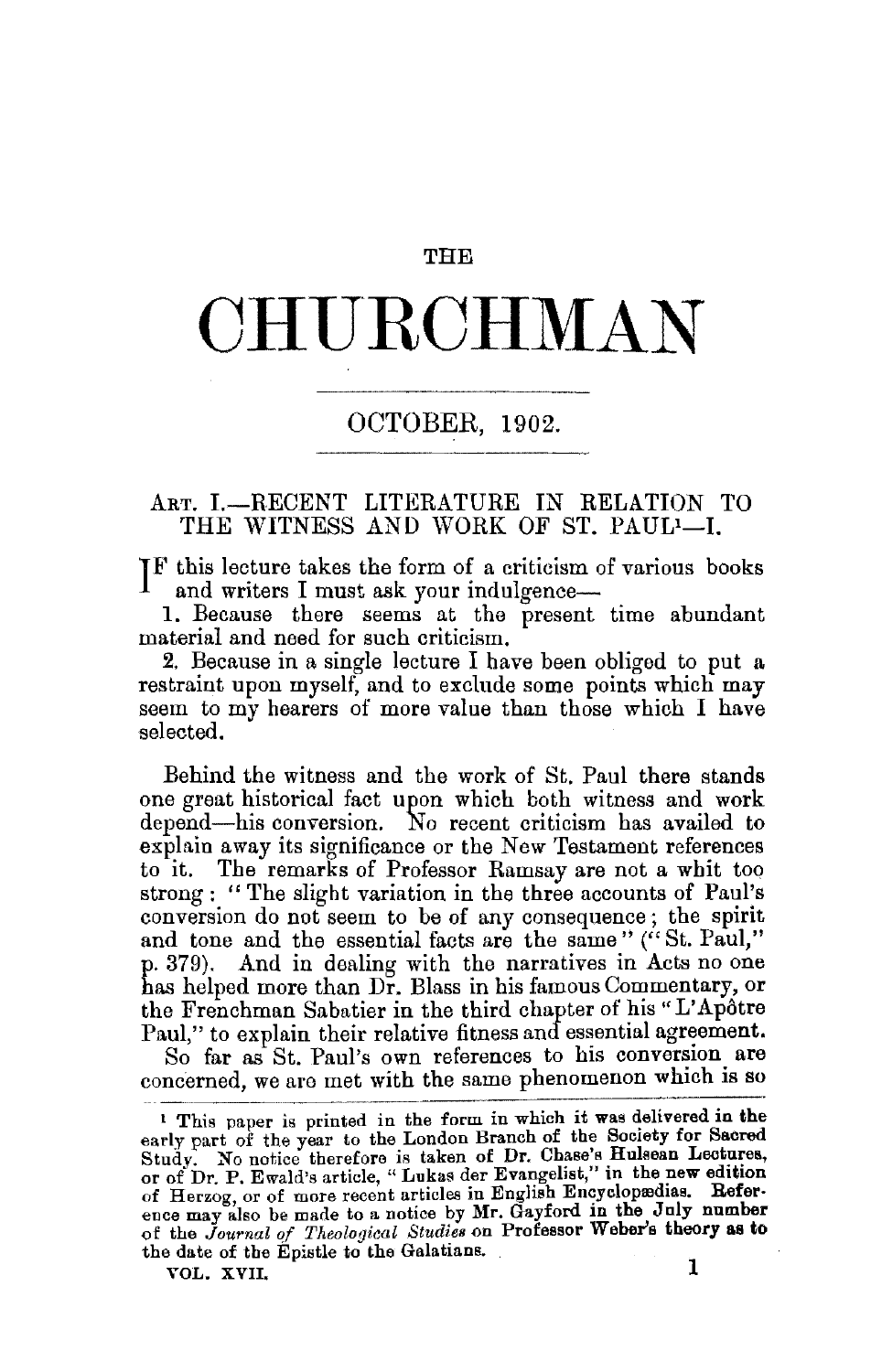characteristic of many recent attacks upon the historical facts of Early Christianity-viz., that the same objections against them are brought forward again and again as if they had never been answered.

Thus the American writer, Dr. Orello Cone, in his "Paul: the Man, the Missionary, and the Teacher" (1898), p. 59, quotes 1 Cor. ix. 1, "Am I not an Apostle ? have I not seen Jesus our Lord ?" and says that there is no cogent reason for applying this passage to the conversion. The Apostle may have " seen " the Lord in one of the visions mentioned in 2 Cor. xii.  $1: "I must needs glory, though it is not ex$ pedient, but I will come to visions and revelations of the Lord."

But, as a matter of fact, the passage in 2 Cor. helps us to draw a hard-and-fast line of demarcation between the heavenly visions and revelations vouchsafed to the Apostle from time to time, and the "seeing" the Lord to which he refers in 1 Cor. ix. 1 and xv. 8.

The opening words of 2 Cor. xii. show us the Apostle speaking with evident reluctance and reserve, and as he proceeds, it is not too much to say that his reluctance becomes a positive aversion, that not even the insolence of his adversaries shall tear away the veil which hides the depths of his spiritual life ; no longer will he boast or parade himself, lest his relation of equality with his converts should be at an end. But if the Apostle was thus so reserved in disclosing the experiences of his inner life, if he was in danger of becoming " foolish" in doing so, how can we account for the different tone of 1 Cor. ix.  $1 \nmod xv$ . 8? If the "seeing" of the Lord there referred to differed in no respect from the " visions and revelations" mentioned in 2 Cor. xii. 1, there remains a strange paradox in the fact that St. Paul should have made it his loudest boast, that he should have regarded it as the basis of his claim to the Apostolic office, and that he should have placed it in the foreground of his preaching. "Am I not an Apostle? have I not seen Jesus Christ our Lord?" (see Paret, " Paulus und Jesus," and Sabatier, *ut supra*, p. 45). Or if, again, this "seeing " was of the same nature and kind as the later spiritual and apocalyptic visions of Christ, then it is difficult to understand what intelligible force or meaning can be attached to the Apostle's affirmation "last of all He was seen of me also "  $(1 \text{ Cor } xv. 8)$ . The sole justification for the words is surely to be found in the belief that he draws a hardand-fast line between those appearances of which the series was closed, and all subsequent visions and revelations such as those referred to in 2 Cor. xii.

It is quite true that Dr. Cone does not hesitate to identify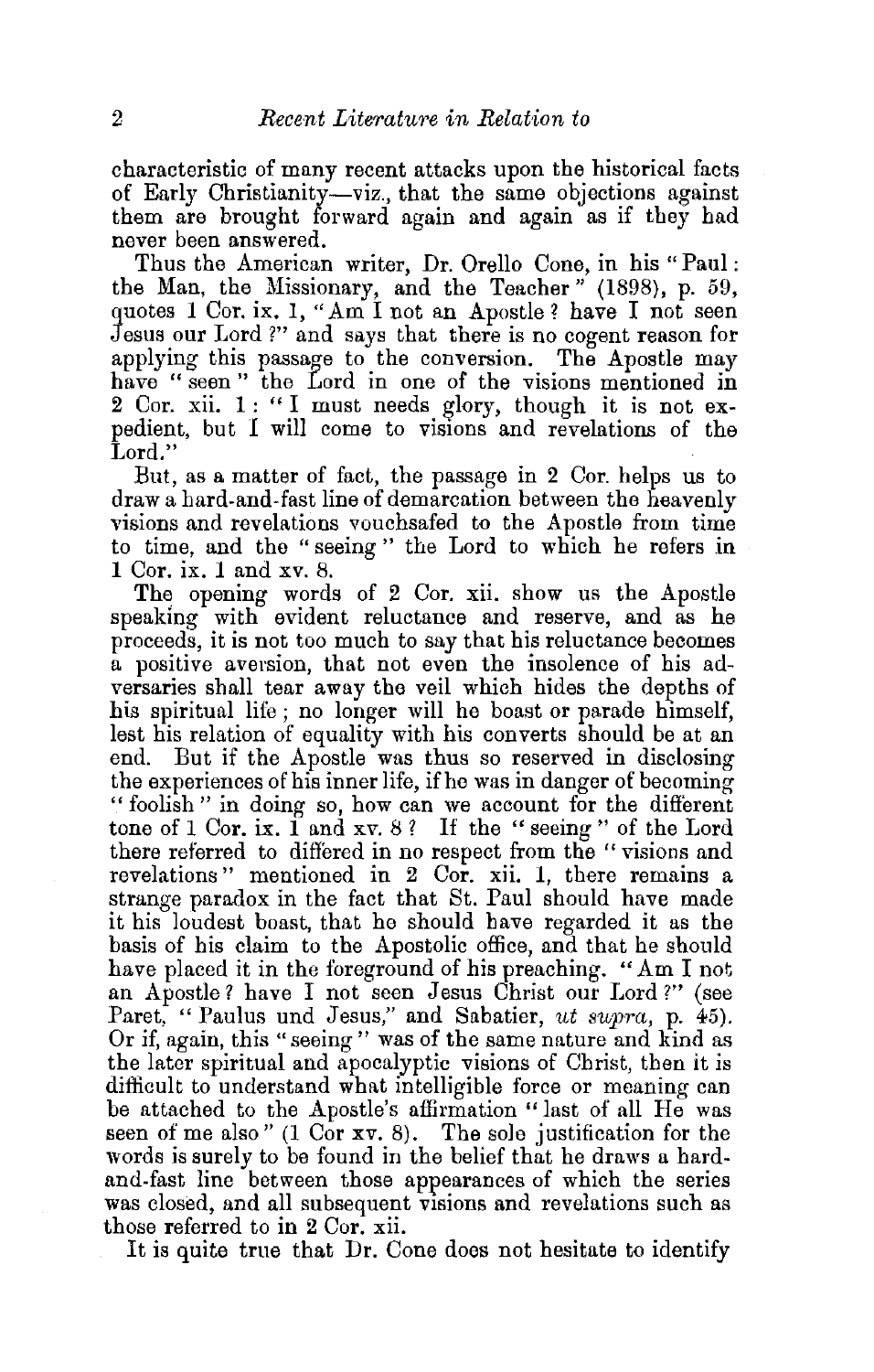Paul's " thorn in the flesh " with epilepsy, and to affirm, that his "visions and revelations " were the result of abnormal· physical conditions. So, too, Jülicher does not hesitate to inform us that the Apostle became an epileptic.

There is no doubt a plausibility about such statements, and at all events their repetition is easy ; but amongst his many services we owe to Professor Ramsav the following remarks in his recent Commentary on the Galatians (427):

"The theory that Paul's disease was epilepsy deserves a Appearances are at first sight in its favour-the example of Julius Cæsar, Napoleon, Cromwell, all epilepticsthe fact that the nervous system when working at. its highest pressure is nearest to breaking down. "But," he continues, " if we take epilepsy as St. Paul's trial, then we must accept the medical inferences from it. It follows inexorably that his visions were epileptic symptoms, no more real than the dreams of epileptic insanity." ""The theory is seductive," he admits; " but," he adds, "are we prepared to accept the consequences? Paul's visions have revolutionized the world. Has the modern world with all that is best and truest in it been built upon the dreams of epileptic insanity? Is reason the result of unreason, truth of falsehood ?"

On this passage Professor Schmiedel calmly remarks that this is the judgment not of an historian but of a theologian. But why should not a theologian be. an historian? Has Dr. Schmiedel forgotten amongst his own countrymen the honoured name of Neander, to take one instance only of such a combination? And if Neander's famous words are true, "It is the heart which makes the theologian," the historian no less than the theologian has often cause to remember that there are facts which appeal for discernment not merely to the critical faculty, but to the moml and spiritual side of human nature.

Professor Schmiedel's name has been brought into what some of us may venture to call very undue prominence in England, but there is no reason to suppose that he, or those whom he represents, are the sole or most honoured representatives of German thought. Apropos of this particularsubject with which we are dealing, it is at least significant that Dr. B. Weiss, the Nestor of German theologians, to whom we owe one of the most able and erudite of the many modern Lives of Jesus, has added this remark to the latest edition of his "Introduction to the New Testament "-viz., that Paul places the appearance of Christ vouchsafed to him, and to which he appeals as the ground of his apostolate, not on a level with the visions and revelations of which he unwillingly boasts in 2 Cor. xii., but he considers it as the last in the  $1-2$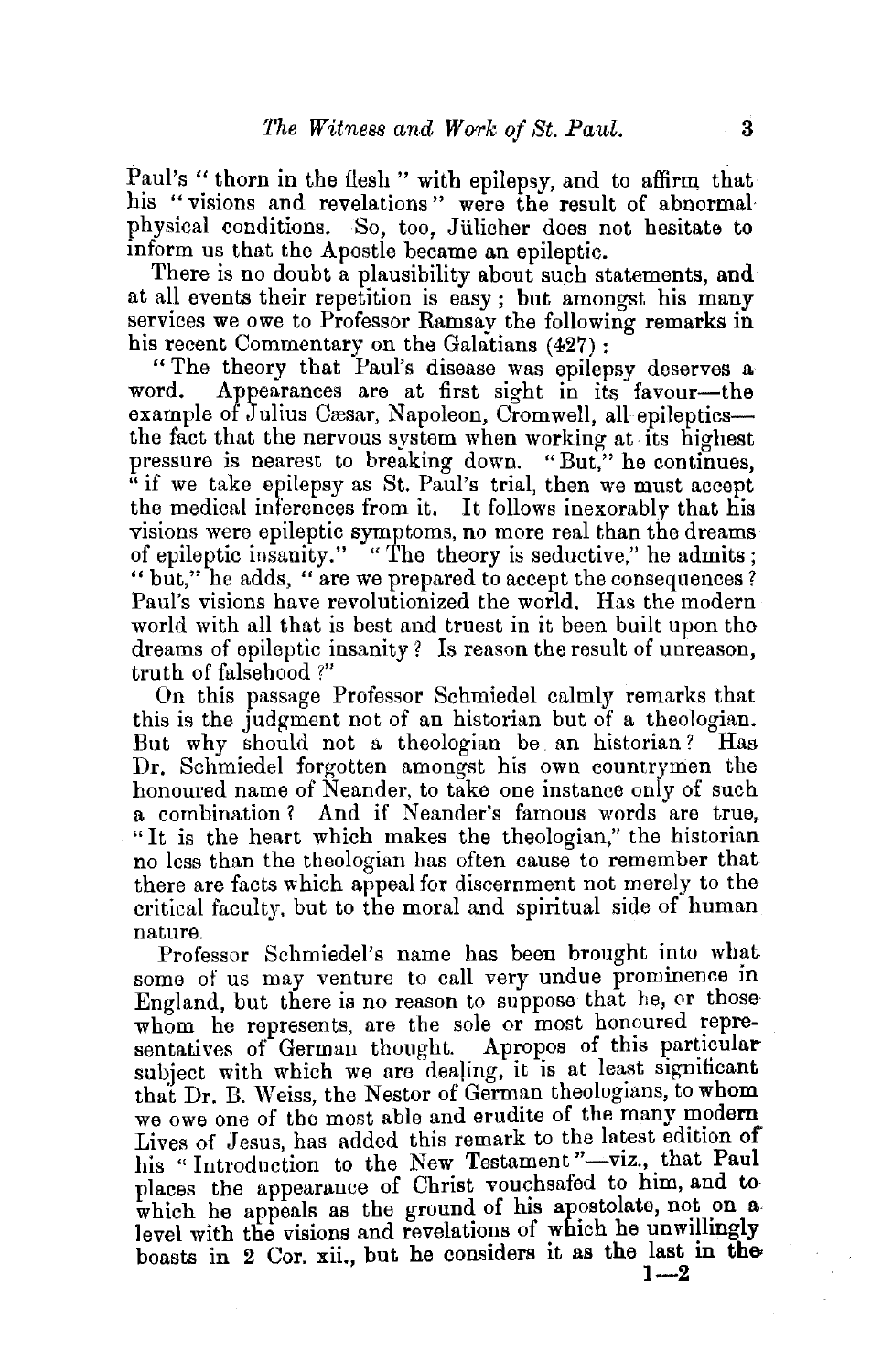series of the appearances vouchsafed to the older disciples of the Risen One.

Nor is it without interest to turn to the article "Jesus Christus" in the edition of Herzog's "Encyclopeedia," now in course of publication, where we find Professor Zöckler insisting that in  $1$  Cor.  $xv$ , the dominant thought of the passage is not of an appearance or a vision of Christ, but of His rising from the dead, a fact which the Apostle emphasizes by the stress which he lays upon the actual burial of the Lord.

Space forbids us to linger longer over a tempting theme, but amongst recent writers we may well be thankful to Dr. Findlay, who has dealt so fully with the various theories which seek to minimize the historical fact of St. Paul's conversion in vol. iii. of Hastings's Bible Dictionary, whilst it will always repay us to turn to the articles of Dr. Beyschlag in the " Studien und Kritiken" for 1864, 1870, and to his "Leben Jesu," vol. i., 188'7.

Dr. Beyschlag's name has become well known in England, and his recent death is a grievous loss to us no less than to his own countrymen; but his articles referred to anticipate many current objections, and not only anticipate, but also answer them.

But the whole trend of recent literature is marked by a more positive and indisputable gain when we pass to a consideration of the " witness " contained at length in St. Paul's own Epistles.

And here, perhaps, we may best notice the valuable contribution made by Dr. Deissmann, now Professor of New Testament Exegesis in Heidelberg, to the better understanding of St. Paul's language, by illustrations from the papyri extending over several centuries B.C. to the third century A.D. No contribution to New Testament literature has been marked by greater freshness, and in this case our gratitude may fortunately anticipate favours to come, as in addition to his article on "Epistolary Literature" in the "Encyclopædia Biblica," vol. ii., the third volume is to contain an article from his pen on the papyri and their value.

Take, *e.g.*, the striking parallels between the magic formula inscribed on the Egyptian papyri, and the phraseology used in Acts xix. of the Jewish exorcists and of Ephesian superstition, or the use of the familiar word *ple'thos* for the Christian Church in Antioch (Acts xv. 30), a word which, as the papyri show, was technically employed to designate the totality of the members of a religious association, or the use of the legal term *apologia,* Phil. i. 7, a word which may help in this forensic sense to throw light upon the date of the Epistle, united as it is with another legal term "in the confirmation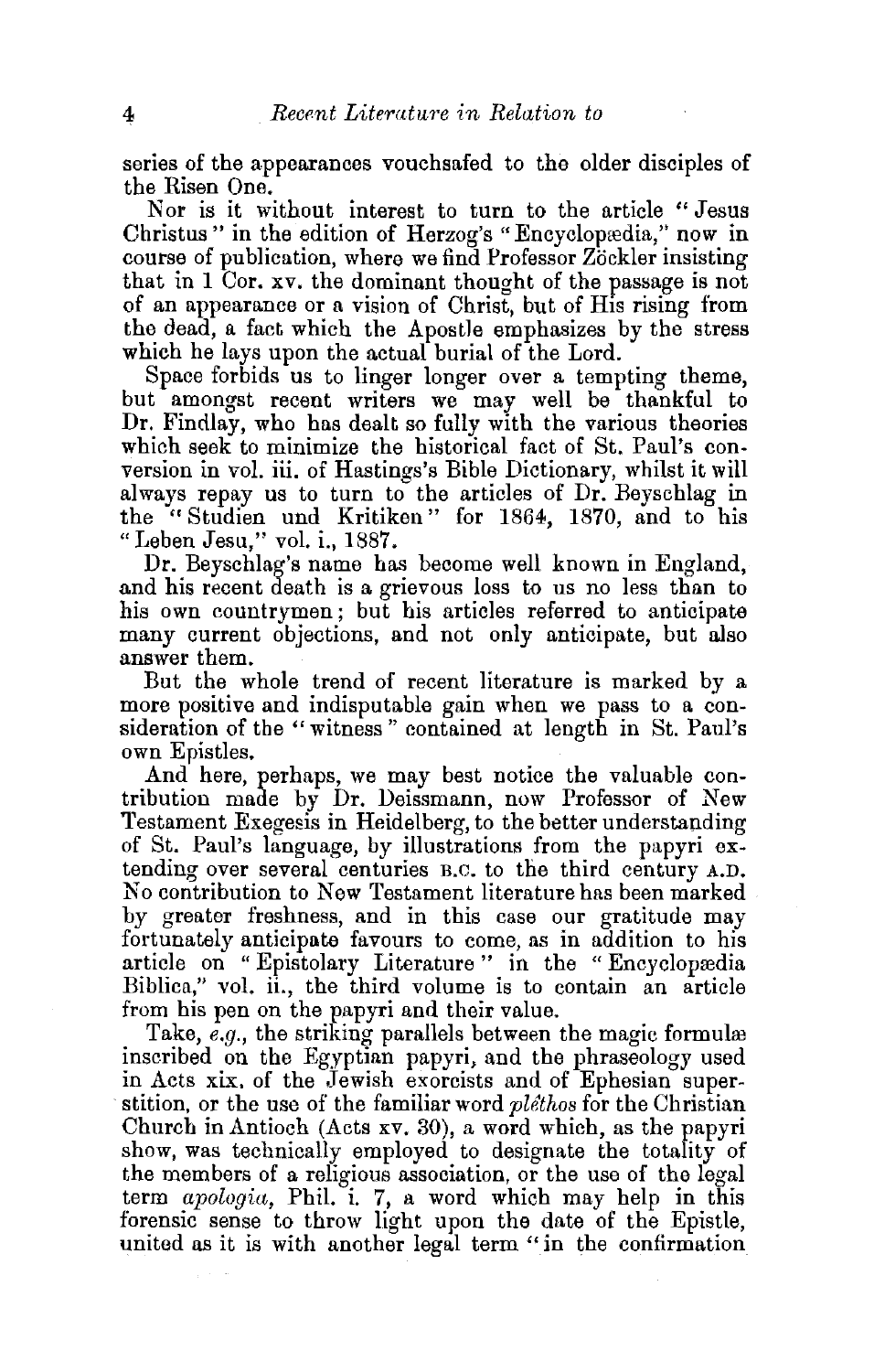and defence of the Gospel," *bebai&sis.* Or, again, the use of the term for adoption, so familiar in Romans and Galatians, so frequent in the pre-Christian inscriptions of the Islands of the  $\Delta E$ gean, always in the formula, A son of B, but by adoption son of C; with which we may compare the somewhat similar formula which occurs several times in the inscriptions with reference to the adoption of daughters. Fortunately, these two volumes on "Bible Studies" are now placed within the reach of English readers.

We realize more and more in these volumes the simplicity. the naturalness, the charm of St. Paul's language, and the truth of the famous saying that, although he was a Paul, he was also a man. But it is not only the naturalness of the Apostle's language which has received illustration from recent literature, but also its relation, or, I will say, its contrast, to contemporary Jewish ideas. And for this we have to thank not only Dr. Sanday and Mr. Headlam in their "Romans," but also Mr. H. St. John Thackeray in his "Relation of St. Paul to Contemporary Jewish Thought."

Mr. Thackeray's book is probably ouly of a preliminary character, but no one can doubt that it is upon right lines, and that further research must prove of inestimable value.

In Germany, of course, the great work of Dr. Dalman, of Leipzig, now in process of publication, the first volume of which has dealt with the words of Jesus, has already given fresh interest to and material for the study.

It is easy, indeed, to mark the hits, but it is not always so congenial to record the misses ; it is easy enough for Pfleiderer and others to assure us how much there is in Rabbinic phraseology, which is akin to that of St. Paul-it could hardly be otherwise, considering the nationality and the schooling of the Apostle; but it is often forgotten that with all this apparent nearness St. Paul and the Rabbis are poles asunder, and that the Apostle's theology, whilst "so Jewish in its foundations," is "so anti-Jewish in its results."

But this subject demands our attention from a somewhat different point of view. A learned and distinguished Jew of our own day, Mr. C. J. Montefiore, has recently blamed, in the *Jewish Quarterly Review* of January last year, one or two English writers, or, rather, St. Paul himself, for an utter misunderstanding of the power and spirituality of the Jewish religion in the days of Christ.

He contends that it is most unfair to derive our views of the Jewish religion solely from our own New Testament, and to concentrate our attention upon some specimens of Rabbinical literature to the entire exclusion of others.

I fully admit that passages of Rabbinical literature should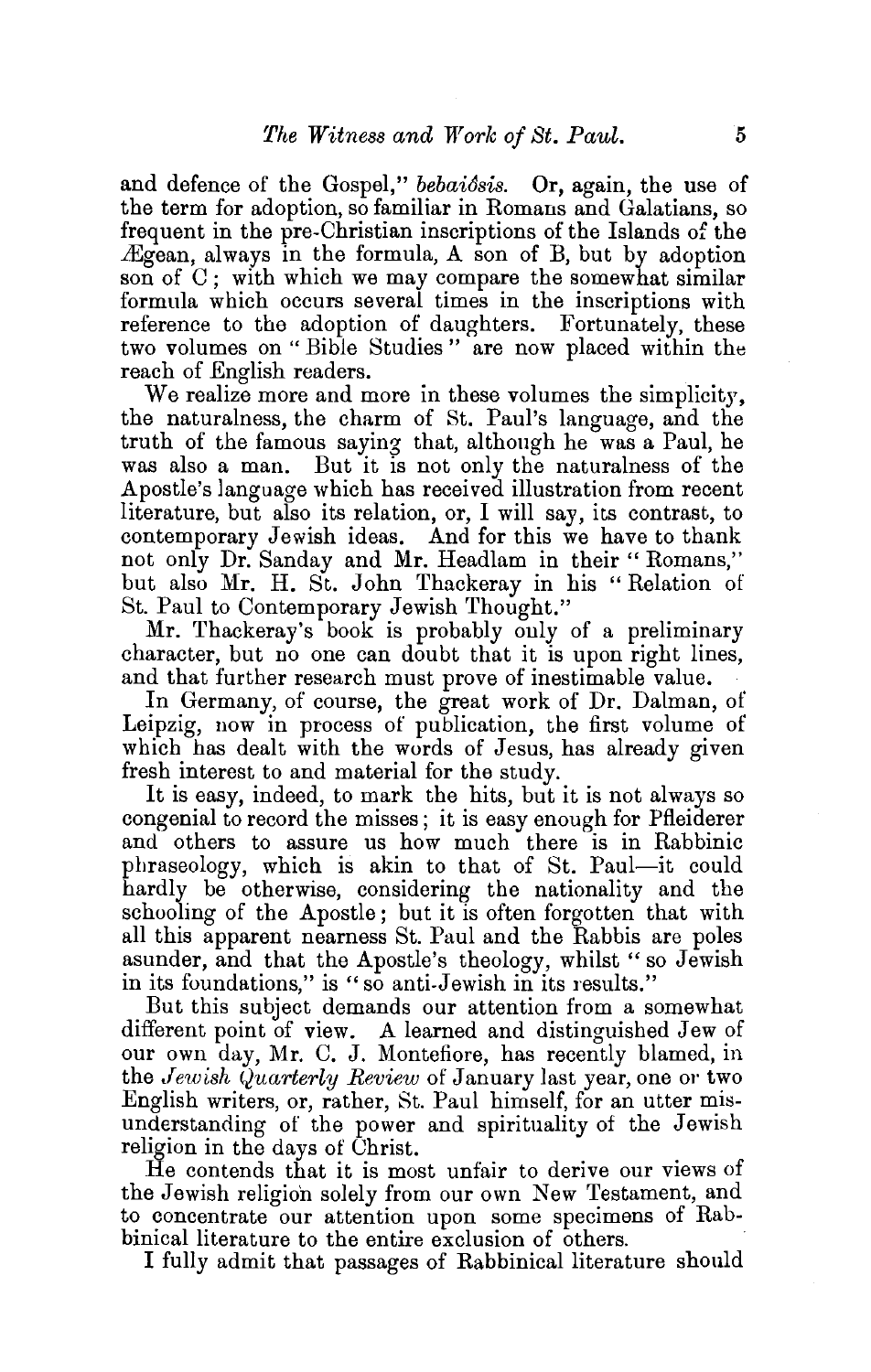be used with the greatest caution, because they are so often given to us without any attempt to assign a definite date to them.

But there seems to me a strange omission in Mr. Montefiore's article. There is not a sing1e reference in it to any of those Apocalyptic and pseudepigraphical books, with which we have recently become so familiar in England, chiefly through the continuous labours of Dr. Charles, of Dublin. I take three of these books, all written by Jews-all, it is not unfair to say, contemporary with our Lord and His Apostles, or, at least, with the writings of the latter.

"The Assumption of Moses," probably dating soon after A.D. 6-the date assigned to it not only by Dr. Charles, but by Mr. Burkitt in Hastings's Dictionary-is written by a Pharisaic Quietist. He has to protest—it is, in fact, the very object of his writing- against the secularization of the Messianic idea, and the growing political corruption of the Pharisaic party, against the notion so common, at all events, in the middle of the century, that works were the means of salvation.

"The Apocalypse of Baruch," the work of several authors, Pharisaic Jews, dating from 50-100 A.D., and containing portions to be assigned to a date before the destruction of Jerusalem, again shows us the prevalence of a carnal and sensuous view of the Messianic kingdom, and, in its dependence for salvation upon works, the need of the preaching of a St. Paul.

If we take the passages bearing upon works and justification, it is not too much to say of them that : " With every position here maintained Christianity is at variance, and Rabbinic teaching in full accord."

"The Book of Jubilees," dating, according to Dr. Edersheim, about 50 A.D., and according to Mr. Headlam in Hastings's Dictionary probably  $50-60^\circ$  A.D., but according to Dr. Charles as early as before 10 A.D., is an attempt of a pious Jew, and evidently a popular and widely-read attempt, to describe the creation and the successive events in the history of Israel from the standpoint of the writer's own time.

In doing this the writer severely condemns the laxity of his countrymen with regard to the keeping of the Sabbath, but at the same time he shows us how rigid were the requirements of an orthodox Jew, and, quite apart from the Gospels and St. Paul, what a fatal danger the spirit of Rabbinism might become.

Whoever drew water or lifted a burden on the Sabbath was to die; whoever did any business, made a journey, attended to his cattle, kindled a fire, rode any beast, travelled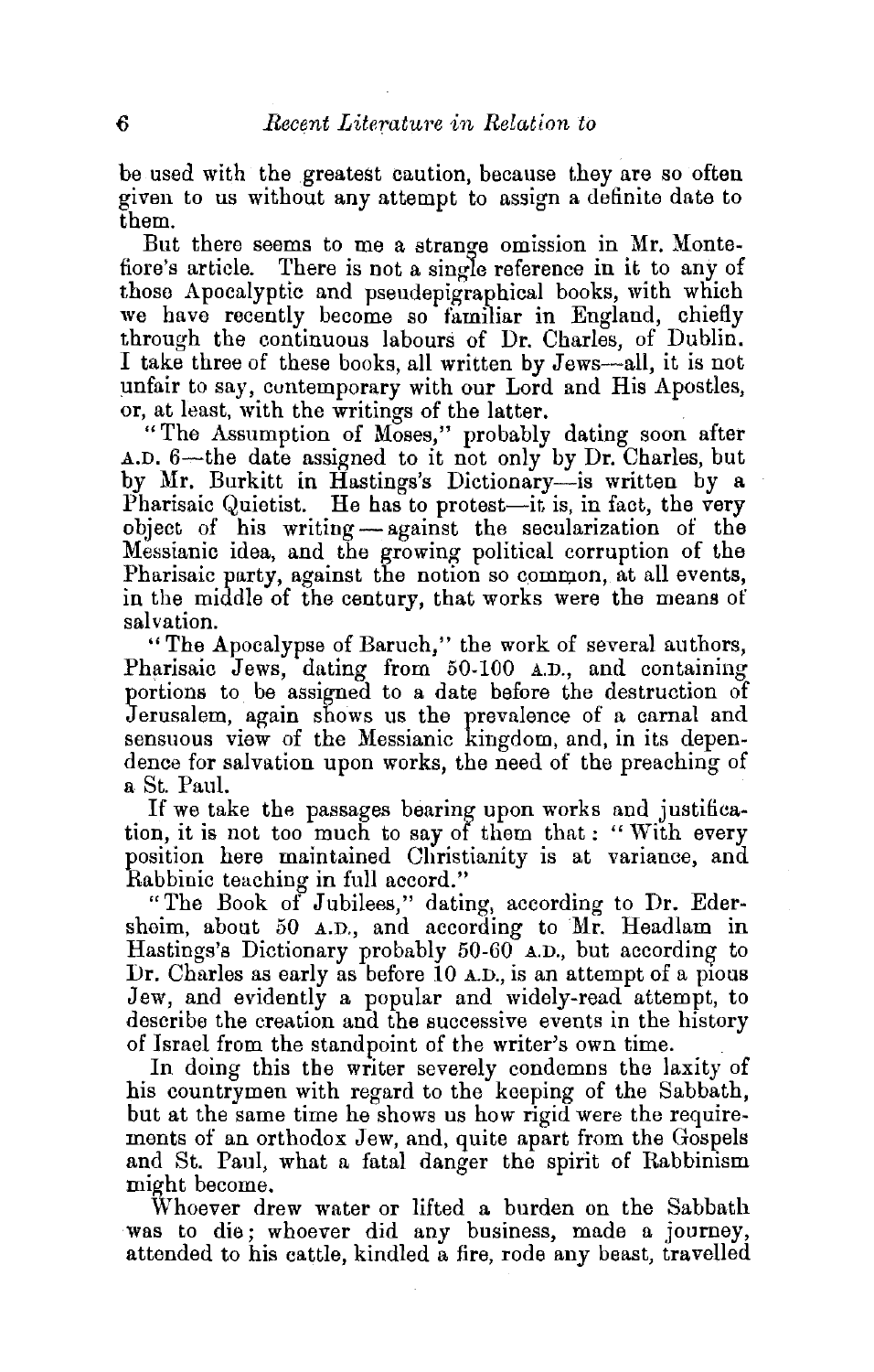. by ship ; whoever fasted or whoever made war on the Sabbath, was to die (chap. l.).

As we read such regulations, can we wonder that people turned from a religion which might become so mechanical and so devoid of spirituality to the teaching of Jesus? or that St. Paul saw in such a spirit a burden too grievous to be borne, and in the law and liberty of Christ a more excellent way?

But, further, there is much in recent literature which may help us to appreciate not only the language, not only the thought of St. Paul, but also his doctrine, his distinctively Christian doctrine—e.g., in relation to the Divine Person of our Lord. In this connection a remarkable testimony comes to us from a somewhat unexpected quarter.

Professor Jülicher, in his article "Colossians" ("Encyclopædia Biblica," vol. i., p. 864), after speaking of the alleged development in the Colossian Epistle of the dignity of Christ in the direction of the Alexandrian-Logos doctrine, answers that it can hardly be denied that the Epistle in question does exhibit a new development of Pauline Christology.

But, he asks, why should not Paul himself have carried it on to this development in view of new errors which demanded new statements of truth ?

The fact is, he continues, that in some cases, probably, St. Paul has simply appropriated and applied to Christ formulæ which the false teachers had employed with reference to their mediatory being ; and he concludes that none of the Gnostic systems of the second century known to us can be shown to be present in Colossians, whilst the false teachers with whom the epistle makes us acquainted could have made their appearance within the Christian Church in the year 60 A.D. as easily as in 120.

In France the same truth is insisted upon no less strongly by Sabatier, who points out that the word *logos,* although not actually used by St. Paul in Colossians, seems almost to rise to his lips.

In our own country we are not likely to forget the striking passage in his famous article, "Jesus Christ" (Hastings's Bible Dictionary, vol. ii.), in which Dr. Sanday supposes for a moment that a thick curtain falls over the Church after the Ascension.

The curtain is lifted, and what do we find? St. Paul and his companions give solemn greeting, in 1 Thess. i. 1, "To the Church of the Thessalonians, which is in God the Father and the Lord Jesus Christ."

" An elaborate process of reflection, almost a system of theology," adds Dr. Sanday, "lies behind those familiar terms.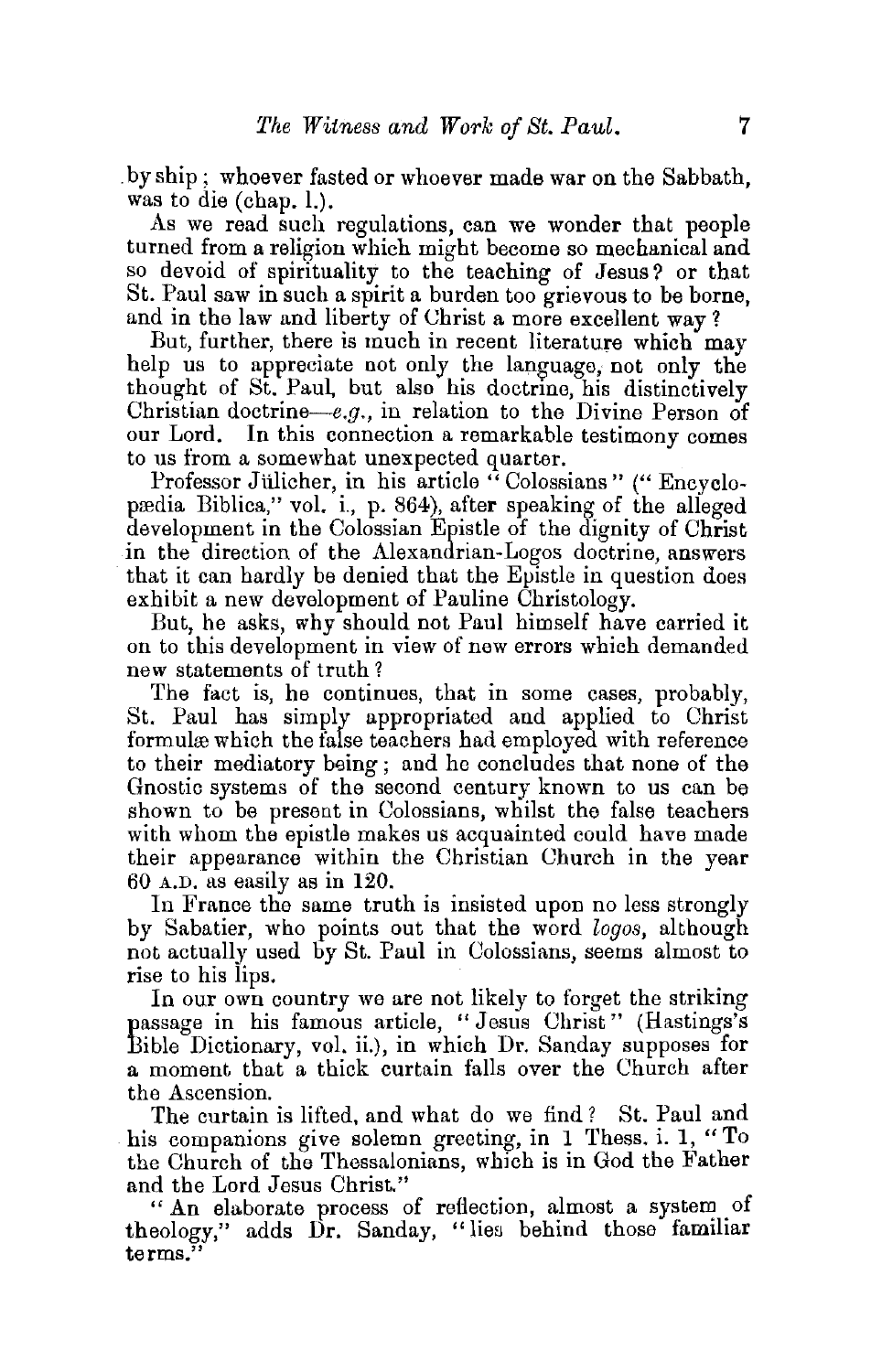In Germany the corresponding article, as we may call it. «Jesus Christus" in the new edition of Herzog, by Professor Zöckler, draws special attention to the fact that while on the one hand St. Paul's Epistles emphasize the Davidic origin of Christ according to the flesh, they contain, on the other hand, testimonies to the divine Sonship and eternal preexistence of Christ which are quite like echoes of the statements of St. John. And he instances such passages as 1 Cor. viii. 6 : 2 Cor. iv. 4 : Col. i. 15-18 : Phil. ii. 5. You will observe that all these passages are taken from epistles which we may now claim beyond all reasonable doubt as the work of St. Paul: 1 Thess., Phil., CoL, no less than 1 and 2 Cor.

Quite apart from any other argument, the admission of the exquisite little note of St. Paul to Philemon carries with it an acknowledgement of the authentic nature of the Epistle to the Colossians, "and if," says Dr. Harnack, "we are convinced of the authenticity of Colossians, and this conviction," he adds, "gains rightly more and more adherents, then a considerable portion of the doubts raised against Ephesians at once falls to the ground."

It is a significant fact that Dr. Deissmann in his article. "Epistolary Literature" (" Encyclopredia Biblica," vol. ii.), frankly admits as genuine all the letters which bear the name of St. Paul, with the exception of the Pastorals, in which, however, he thinks that parts of genuine letters of the Apostle may be found.

I am quite aware that some objections have been made of late years even against the four Epistles, which we have been so accustomed to regard as undisputed-Rom., 1 and 2 Cor., Gal.—and these objections have become popularized in England in the *Expository Times* by the Dutch theologian Van Manen, who is their chief supporter.

It might be sufficient to observe that not only are these attacks practically ignored as worthless by great « conservative" critics like Dr. Weiss and Dr. Zahn, but that they are dismissed contemptuously or ably refuted by advanced critics like Dr. Holtzmann and Dr. Clemen.

It is satisfactory, however, to be able to cite one more defender on this occasion on the "conservative" side. In his article " Galatians" ("Encyclopædia Biblica," vol. ii.) Schmiedel insists that from the point of view of internal evidence the four Epistles, while they stand and fall together, as is admitted on all hands, are full of such strong individuality, and are so personal, that we are really entitled to draw the conclusion, so often, as he thinks, illegitimate, that they could not have been invented, and that their genuineness,